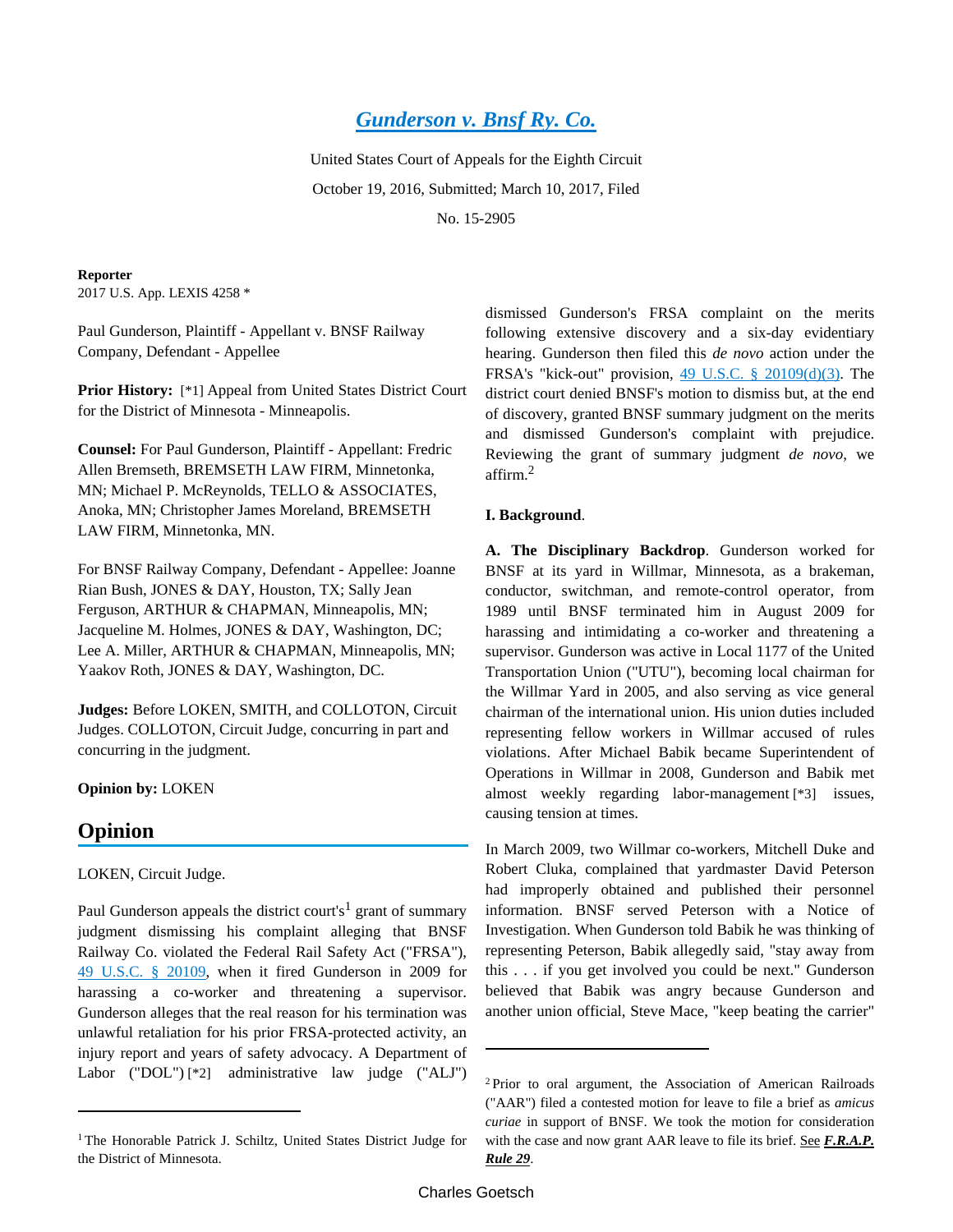in investigations.

**B. First Investigation of Gunderson**. In May 2009, Local 1177 president Doug Campen informed Babik that Gunderson and Mace were pressuring union members Duke and Cluka to recant their allegations against Peterson. Campen said Gunderson had used "intimidation and scare tactics," telling Duke he should be "very nervous." Campen also said that Mace had asked Cluka to withdraw his statement against Peterson. Babik immediately notified his supervisor, Twin Cities Division General Manager Richard Ebel, who obtained written statements from Duke, Cluka, and Campen.

Duke's statement accused Gunderson of saying that "things could get really [\*4] bad" if Duke did not withdraw his accusations against Peterson -- Duke could face a lawsuit by Peterson and could be fired. Gunderson also advised that Duke could get a large settlement from BNSF over a previous injury if Duke "played his cards right." Gunderson invited Duke to his house, where Gunderson gave Duke a letter to sign recanting his allegations against Peterson. Duke reported that someone had placed garbage in his pickup truck and filled its gas tank with diesel. Duke stated, "I am concerned for my safety at work, I'm afraid there will be retaliation by other union members and Gunderson." Cluka's statement alleged that he encountered Mace in a grocery store, asked for general advice about serving as a witness in a disciplinary hearing, and was asked by Mace to recant his accusation against Peterson.

Based upon these statements, Ebel decided to investigate Gunderson and Mace for violating Rule 1.6 of BNSF's General Code of Operating Rules<sup>3</sup> and its Violence in the Workplace Policy, which prohibits threatening behavior, including "verbal, nonverbal, or written threats or intimidation, explicit or subtle." Before proceeding, Ebel contacted James Hurlburt, director of employee performance, [\*5] who was in charge of reviewing BNSF disciplinary actions nationwide to ensure consistent application of the company's Policy for Employee Performance and Accountability (PEPA). Hurlburt, stationed in Fort Worth, Texas, had no prior contact with Gunderson. He recommended initiating an investigation and removing Gunderson from service due to the "egregious" level of harassment alleged, and because of the "incredibly unusual" situation presented by a union president bringing to management a complaint against a union member. Milton Siegele, in BNSF's labor relations department, concurred. With the approval of his supervisor, Ebel then issued Notices

of Investigation to Gunderson and Mace and withheld both from service pending the investigations.

**C. Second Investigation**. Ebel directed Willmar Terminal Manager Herbert Beam to serve Gunderson with the Notice of Investigation and ordered BNSF resource protection officers to be present because of the volatile situation at the Willmar Yard. Officers Eric Collins and Scott Poundstone, who had never heard of Gunderson or his protected activities, traveled to Willmar and waited across the hallway from Beam's office, out of sight but where they could [\*6] hear the conversation, while Beam delivered the Notice to Gunderson. After receiving the Notice, Gunderson told Beam, "Herb, you know, I'm not just a local [union] chairman. . . . Sometimes things can come back to hurt you." When Beam returned to his office after escorting Gunderson from the building, the security officers said he needed to write a statement describing what they regarded as a threat by Gunderson. Beam sent an email describing the incident to Babik and Ebel, and Ebel received a formal report from Collins and Poundstone confirming Beam's account. Steven Klug, Senior Vice President of Human Resources, read this description and concluded it warranted additional investigation as an "intentional attempt to intimidate and threaten." Hurlburt and Siegele advised this was a serious event warranting separate investigation. Ebel served a second Notice of Investigation.

**D. Disciplinary Hearings**. BNSF's collective bargaining agreement with UTU provided that the company must prove disciplinary violations at a formal adversarial hearing. At a meeting to prepare for Gunderson's separate hearings, one officer noted, "we above all want Gunderson," referring to the seriousness of his [\*7] alleged misconduct, compared to Mace's. The first hearing, on August 12, 2009, concerned Gunderson's alleged harassment of Duke. Witnesses included Gunderson, Campen, Duke, Babik, Peterson, and Mace. Gunderson denied harassing Duke, claimed that Duke approached him asking for help in recanting, but admitted that he delivered the recantation letter to Duke as a favor to Peterson's attorney. Duke testified, consistent with his written statement, that Gunderson pressured him to recant on multiple occasions, and that he suffered panic attacks and dreaded coming to work as a result of the harassment. The second hearing, concerning the alleged threat against Terminal Manager Beam, was held the next day. Beam, Collins, and Poundstone testified that Gunderson told Beam that the investigation could come back to hurt Beam, and each testified that he interpreted this as a threat. Gunderson testified that he could not remember whether or not he made the statement to Beam. After each hearing, the hearing officer sent the transcript and record to Ebel for a decision whether BNSF had proven each of the alleged disciplinary violations.

<sup>&</sup>lt;sup>3</sup> Rule 1.6 provides that "[a]ny act of hostility [or] misconduct, . . . affecting the interest of the company or its employees is cause for dismissal and must be reported."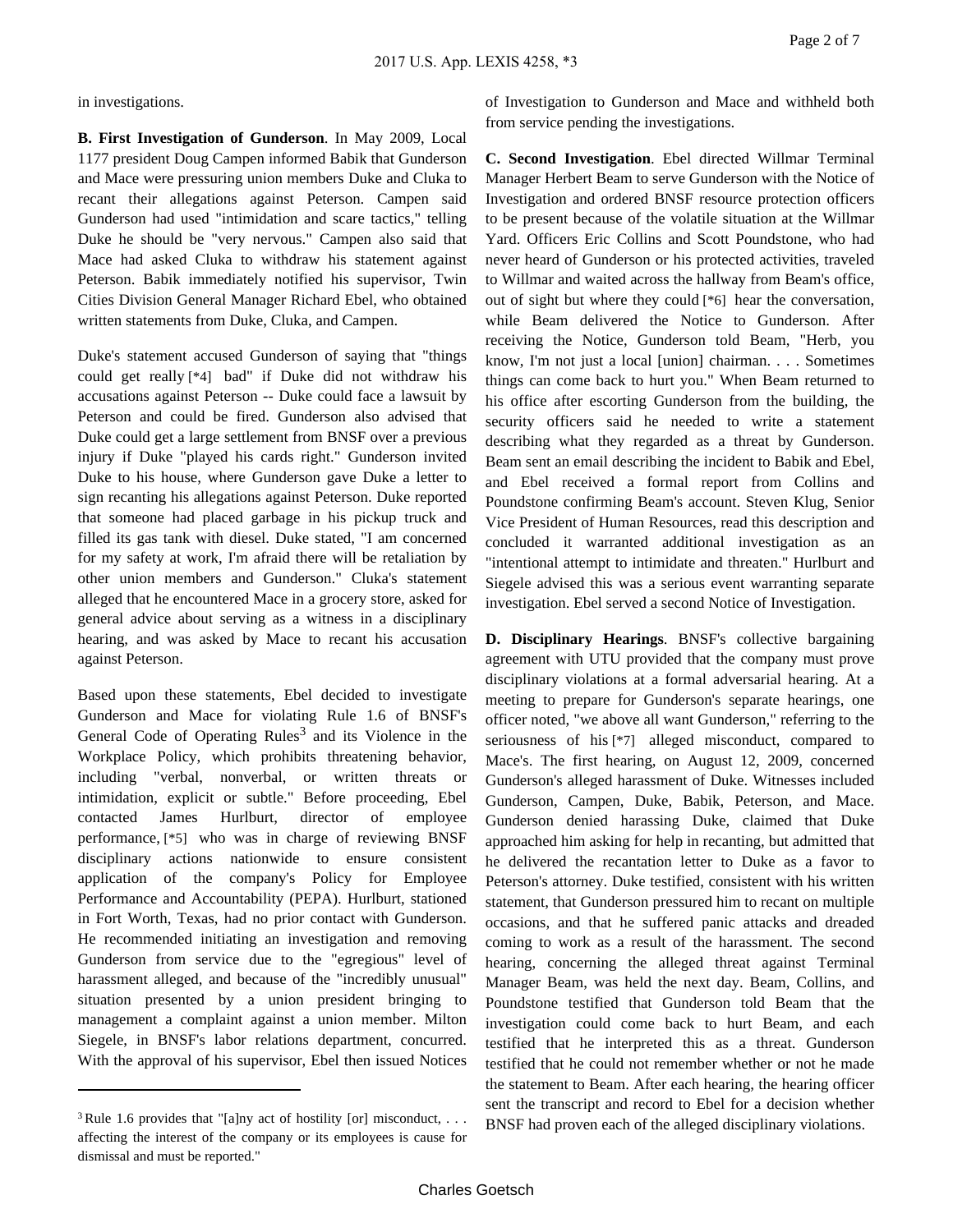**E. Dismissals**. Ebel reviewed the records and transcripts and decided [\*8] that BNSF proved both charges -- Gunderson engaged in a "serious event of intimidation and harassment" against Duke and threatened Beam. Ebel decided that dismissal was warranted for each violation. Ebel sought advice from Hurlburt and Siegele and his supervisor; they reviewed the records and recommended dismissal for each charge. On August 25, 2009, BNSF issued two separate dismissal letters to Gunderson, one for harassing Duke and one for threatening Beam. Ebel denied Gunderson's request to reconsider the decision. The UTU appealed Gunderson's discharge to BNSF Labor Relations, arguing that the work rules in question did not apply to his contacts with Duke away from the workplace, and that "all of the multiple charges leveled against Mr. Gunderson were unwarranted and unsubstantiated." BNSF denied the internal appeals. Gunderson also appealed to BNSF's PEPA Board, which reviewed his discipline for company-wide consistency and upheld the decision.

**F. Railway Labor Act Appeal**. The UTU on behalf of Gunderson then appealed both rulings and his discharge to the Public Law Board (PLB), a three-person arbitration panel established under the Railway Labor Act and comprised of a carrier member, [\*9] union member, and neutral member. Gunderson argued that the "real reason" behind BNSF's investigation was that Gunderson's activity in representing members as a union officer "placed him in an adversarial relationship with [BNSF, which does] not like to be challenged." The PLB denied both claims, concluding BNSF's evidence was sufficient to support the charges. Though Gunderson had a protected interest in representing and counseling union members in investigations, the PLB ruled, his conduct in harassing and intimidating Duke "went beyond the bounds of such protected [union] activity to that of interfering with the proper conduct of a company investigation by harassing and intimidating a complainant and company witness."

**G. FRSA Complaint**. In November 2009, Gunderson filed a timely<sup>4</sup> complaint with the Secretary of Labor, alleging for the first time that his discharge was unlawful retaliation for his repeated complaints about safety problems at the Willmar Yard and for filing an injury report in September 2008 after he injured his shoulder at work. See [49 U.S.C. § 20109\(a\)\(4\),](http://advance.lexis.com/api/document?collection=statutes-legislation&id=urn:contentItem:4YF7-GM21-NRF4-40G8-00000-00&context=) [\(b\)\(1\)\(A\)](http://advance.lexis.com/api/document?collection=statutes-legislation&id=urn:contentItem:4YF7-GM21-NRF4-40G8-00000-00&context=); *[Kuduk v. BNSF Ry., 768 F.3d 786 \(8th Cir. 2014\)](http://advance.lexis.com/api/document?collection=cases&id=urn:contentItem:5D9K-9441-F04K-S0SS-00000-00&context=)*. The Occupational Safety and Health Administration (OSHA) investigated and issued written findings and a preliminary

order rejecting [\*10] Gunderson's complaint on September 9, 2010. See *[29 C.F.R. § 1982.104 \(2011\)](http://advance.lexis.com/api/document?collection=administrative-codes&id=urn:contentItem:5HDR-HK10-008H-00KK-00000-00&context=)*. Noting that "engaging in protected activity does not shield an employee from any and all subsequent disciplinary action," OSHA concluded that there was "no reasonable cause" to believe BNSF violated the FRSA in dismissing Gunderson.

The FRSA "kick-out" provides that, if the Secretary of Labor fails to issue a final decision within 210 days, the complainant may remove the dispute to federal court by filing an original *de novo* action. [49 U.S.C. § 20109\(d\)\(3\)](http://advance.lexis.com/api/document?collection=statutes-legislation&id=urn:contentItem:4YF7-GM21-NRF4-40G8-00000-00&context=). Gunderson's "kickout" right accrued on June 23, 2010, 210 days after he filed his administrative complaint. Instead of filing a lawsuit, Gunderson pursued his administrative complaint on October 13, 2010, by filing objections to OSHA's preliminary order with DOL's Office of Administrative Law Judges, requesting a full *de novo* hearing.

With his complaint pending before the ALJ, Gunderson engaged in extensive document production and depositions until the end of discovery in November 2011. The ALJ conducted a six-day evidentiary hearing in January and March 2012 and issued a fourteen-page decision on January 10, 2014, dismissing Gunderson's claim on the merits. The ALJ concluded: "[I]t is clear to me [\*11] that Mr. Gunderson's raising safety concerns played no part in BNSF's decision to terminate him." The DOL regulations then in effect<sup>5</sup> provided that the ALJ's decision would become the Secretary's final order unless Gunderson petitioned for review by DOL's Administrative Review Board within ten business days. *[29](http://advance.lexis.com/api/document?collection=administrative-codes&id=urn:contentItem:5HDR-HK10-008H-00KT-00000-00&context=)  [C.F.R. § 1982.110\(a\) \(2011\)](http://advance.lexis.com/api/document?collection=administrative-codes&id=urn:contentItem:5HDR-HK10-008H-00KT-00000-00&context=)*. The regulations further provided that the claimant has a "kick-out" right only "[i]f there is no final order of the Secretary." *[29 C.F.R. § 1982.114\(a\)](http://advance.lexis.com/api/document?collection=administrative-codes&id=urn:contentItem:5HDR-HK10-008H-00KY-00000-00&context=)*.

#### **II. This Lawsuit**.

Gunderson filed this action nine business days after receiving the ALJ's decision, without petitioning for further review, and more than three-and-a-half years after he acquired the right to abandon the administrative proceedings and file a "kick-out" action. He again alleged that BNSF fired him in retaliation for engaging in FRSA-protected activity. BNSF moved to dismiss, arguing that Gunderson waived his right to bring a *de novo* action in federal court by actively litigating his claim in an administrative forum for over four years. The district court

<sup>4</sup>An employee alleging an FRSA violation must first file a complaint with the Secretary of Labor within 180 days. 49 U.S.C. §§ [20109\(d\)\(2\)\(A\)\(ii\).](http://advance.lexis.com/api/document?collection=statutes-legislation&id=urn:contentItem:4YF7-GM21-NRF4-40G8-00000-00&context=)

<sup>5</sup>DOL published an interim final rule on August 31, 2010. See *[Procedures for the Handling of Retaliation Complaints, 75 Fed. Reg.](http://advance.lexis.com/api/document?collection=administrative-codes&id=urn:contentItem:50X4-5R40-006W-80PF-00000-00&context=)  [53527 \(Aug. 31, 2010\)](http://advance.lexis.com/api/document?collection=administrative-codes&id=urn:contentItem:50X4-5R40-006W-80PF-00000-00&context=)* (codified at 29 C.F.R. Part 1982). In 2015, DOL published its final rule after notice and comment. See *[Procedures for the Handling of Retaliation Complaints, 80 Fed. Reg.](http://advance.lexis.com/api/document?collection=administrative-codes&id=urn:contentItem:5HBF-BY00-006W-827K-00000-00&context=)  [69115 \(Nov. 9, 2015\)](http://advance.lexis.com/api/document?collection=administrative-codes&id=urn:contentItem:5HBF-BY00-006W-827K-00000-00&context=)* (codified at 29 C.F.R. Part 1982).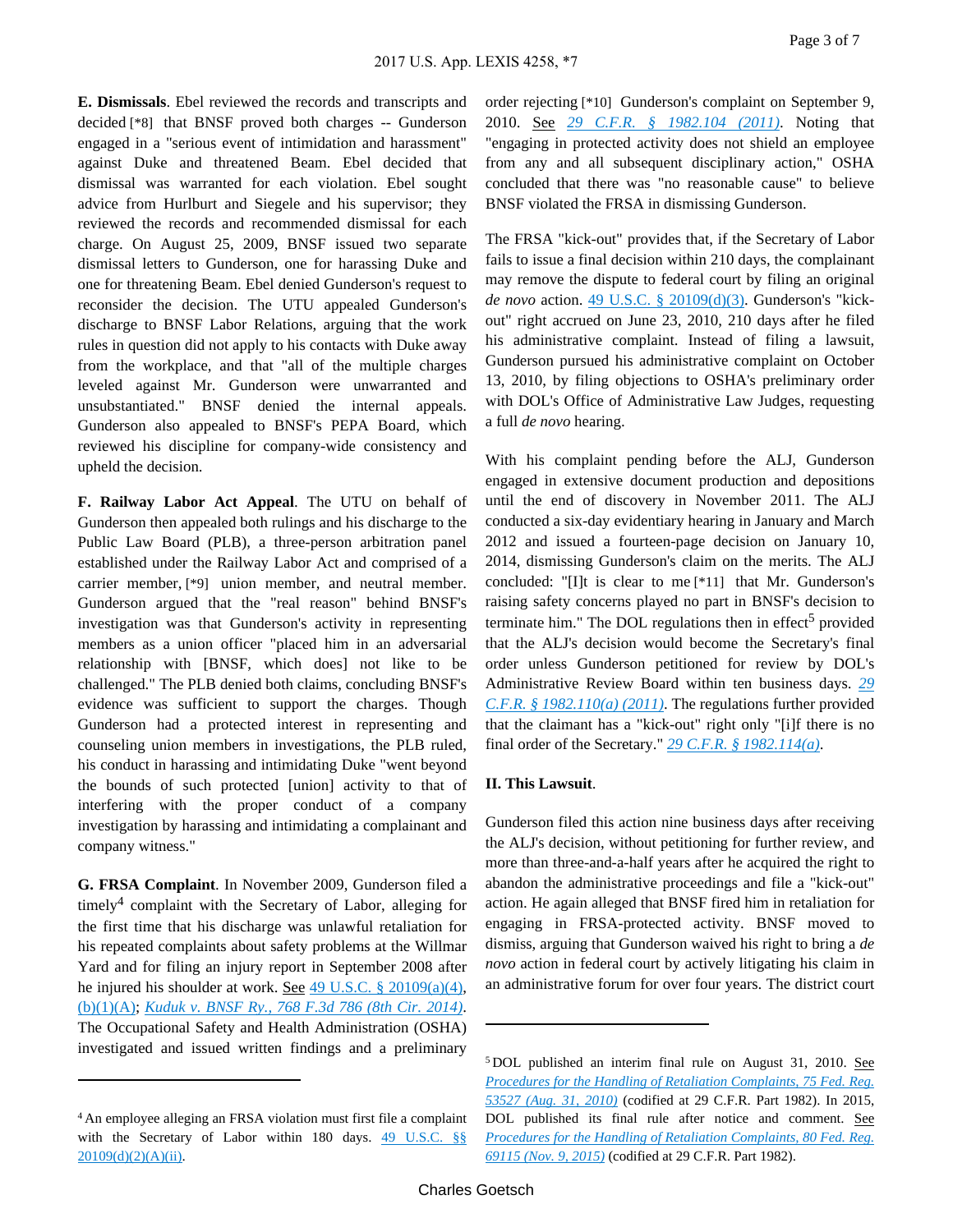converted the motion to dismiss into a motion for summary judgment because BNSF submitted portions of the administrative record, see *[Fed. R. Civ. P. 12\(d\)](http://advance.lexis.com/api/document?collection=statutes-legislation&id=urn:contentItem:5GYC-1WP1-6N19-F0YW-00000-00&context=)*, and denied the motion. Noting it had [\*12] "a great deal of sympathy for BNSF's argument" because permitting Gunderson to proceed in federal court after pursuing the administrative process almost to its conclusion was "extremely wasteful," the court concluded it was "constrained to hold that Gunderson has not waived his statutory right to file this action." *[Gunderson v.](http://advance.lexis.com/api/document?collection=cases&id=urn:contentItem:5CJG-PV11-F04D-J03H-00000-00&context=)  [BNSF Ry., 29 F. Supp. 3d 1259, 1262, 1264 \(D. Minn. 2014\)](http://advance.lexis.com/api/document?collection=cases&id=urn:contentItem:5CJG-PV11-F04D-J03H-00000-00&context=)*. After the court declined to certify an interlocutory appeal, the parties engaged in substantial discovery.

To prevail on his FRSA retaliation claim, Gunderson must prove, by a preponderance of the evidence, that "(i) he engaged in a protected activity; (ii) BNSF knew or suspected, actually or constructively, that he engaged in the protected activity; (iii) he suffered an adverse action; and (iv) the circumstances raise an inference that the protected activity was a contributing factor in the adverse action." *[Kuduk, 768](http://advance.lexis.com/api/document?collection=cases&id=urn:contentItem:5D9K-9441-F04K-S0SS-00000-00&context=)  [F.3d at 789](http://advance.lexis.com/api/document?collection=cases&id=urn:contentItem:5D9K-9441-F04K-S0SS-00000-00&context=)*. If Gunderson makes that showing, BNSF can avoid liability if it "demonstrates, by clear and convincing evidence, that [it] would have taken the same unfavorable personnel action in the absence of [Gunderson's protected activity]."  $49$  U.S.C. §  $42121(b)(2)(B)(ii)$ . At the conclusion of discovery, the district court reviewed the lengthy record and granted BNSF's motion for summary judgment. The court [\*13] ruled that Gunderson made a sufficient showing he engaged in protected activity, BNSF knew of that activity, and he suffered an adverse action.<sup>6</sup> However, the court concluded, (i) Gunderson did not present sufficient evidence to permit a reasonable jury to find that FRSA-protected activity was a "contributing factor" to his discharge, and (ii) alternatively, BNSF proved by clear and convincing evidence that it would have dismissed Gunderson regardless of his protected activity.

#### **III. The Merits**.

On appeal, Gunderson argues there is evidence in the summary judgment record permitting a jury to find that FRSA-protected activities were a contributing factor in his discharge: (i) he was a prominent safety advocate at the Willmar Yard for the eight or nine years prior to termination, serving during his last year on the Willmar Yard site safety committee; (ii) though he suffered no prior adverse action for his many safety complaints,<sup>7</sup> supervisors Babik and Beam

were openly hostile, with Beam expressing the view that his job would be easier if Gunderson were not around because he was unwilling to let go of safety matters, and Babik referring to Gunderson's lighting complaints as "whining"; (iii) [\*14] though Babik insisted that Gunderson fill out an injury report after hurting his shoulder at work, see *[49 C.F.R. § 225.19\(d\)](http://advance.lexis.com/api/document?collection=administrative-codes&id=urn:contentItem:5MJC-J2P0-008H-04JG-00000-00&context=)  [\(2015\)](http://advance.lexis.com/api/document?collection=administrative-codes&id=urn:contentItem:5MJC-J2P0-008H-04JG-00000-00&context=)*, Beam and Babik were hostile toward him because supervisors' bonuses depended in part on the number of injuries suffered in their territory; (iv) decision-maker Ebel attended meetings where Gunderson raised safety complaints; (v) Beam and Babik participated in the decision-making process; (vi) BNSF served its Notice of Investigation on Mace by certified mail, but served the first Notice of Investigation on Gunderson personally, with surveillance, resulting in the second investigation;<sup>8</sup> and (vii) BNSF disciplined the similarly situated Mace less severely, an inconsistent application of its "zero tolerance" for workplace harassment.

At issue is the fourth element of Gunderson's retaliation case, whether his protected activity was a contributing factor in his discharge. To avoid summary judgment on this element, he must submit sufficient evidence of "intentional retaliation prompted by the employee engaging in protected activity." *[Kuduk, 768 F.3d at 791](http://advance.lexis.com/api/document?collection=cases&id=urn:contentItem:5D9K-9441-F04K-S0SS-00000-00&context=)*. A "contributing factor" includes "any factor which, alone or in connection with other factors, tends to affect in any way the outcome of the decision." [\*15] Id. In considering this element, we must take into account "the evidence of the employer's nonretaliatory reasons." Palmer v. Canadian Nat'l Ry., ARB No. 16-035, 2016 WL 5868560, \*33 (DOL Admin. Rev. Bd. Sept. 30, 2016).

In reviewing this issue, five highly relevant facts stand out. First, the disciplinary investigations that led to Gunderson's discharge were "completely unrelated" to his protected activity. *[Kuduk, 768 F.3d at 792](http://advance.lexis.com/api/document?collection=cases&id=urn:contentItem:5D9K-9441-F04K-S0SS-00000-00&context=)*. Second, Gunderson's prior safety-related activities were remote in time and disconnected from the disciplinary proceedings by an "intervening event that independently justified adverse disciplinary action" - union president Campen complaining to management that two members were being harassed. Id.; see *[Feldman v. Law Enf't](http://advance.lexis.com/api/document?collection=cases&id=urn:contentItem:5C62-6D41-F04K-M01K-00000-00&context=)  [Assocs. Corp., 752 F.3d 339, 348 \(4th Cir. 2014\)](http://advance.lexis.com/api/document?collection=cases&id=urn:contentItem:5C62-6D41-F04K-M01K-00000-00&context=)* ("causal connection may be severed by the passage of a significant amount of time, or by some legitimate intervening event").

<sup>6</sup>On appeal, BNSF does not contend that Gunderson presented insufficient evidence to avoid summary judgment on those elements of his retaliation claim.

<sup>7</sup>The complaints included safety problems caused by snow build-up

in the yard, leading BNSF to shut down the yard in December 2007; complaints that BNSF was not performing newly required air tests, prompting BNSF to conduct these tests; repeated complaints of inadequate lighting in the yard, ultimately causing BNSF to install \$250,000 of new lighting equipment; and other unsafe working conditions. Gunderson raised these issues at safety meetings and in emails to General Manager Ebel and Terminal Manager Beam.

<sup>8</sup>BNSF explained that Gunderson was working on the day the Notices issued while Mace was on vacation.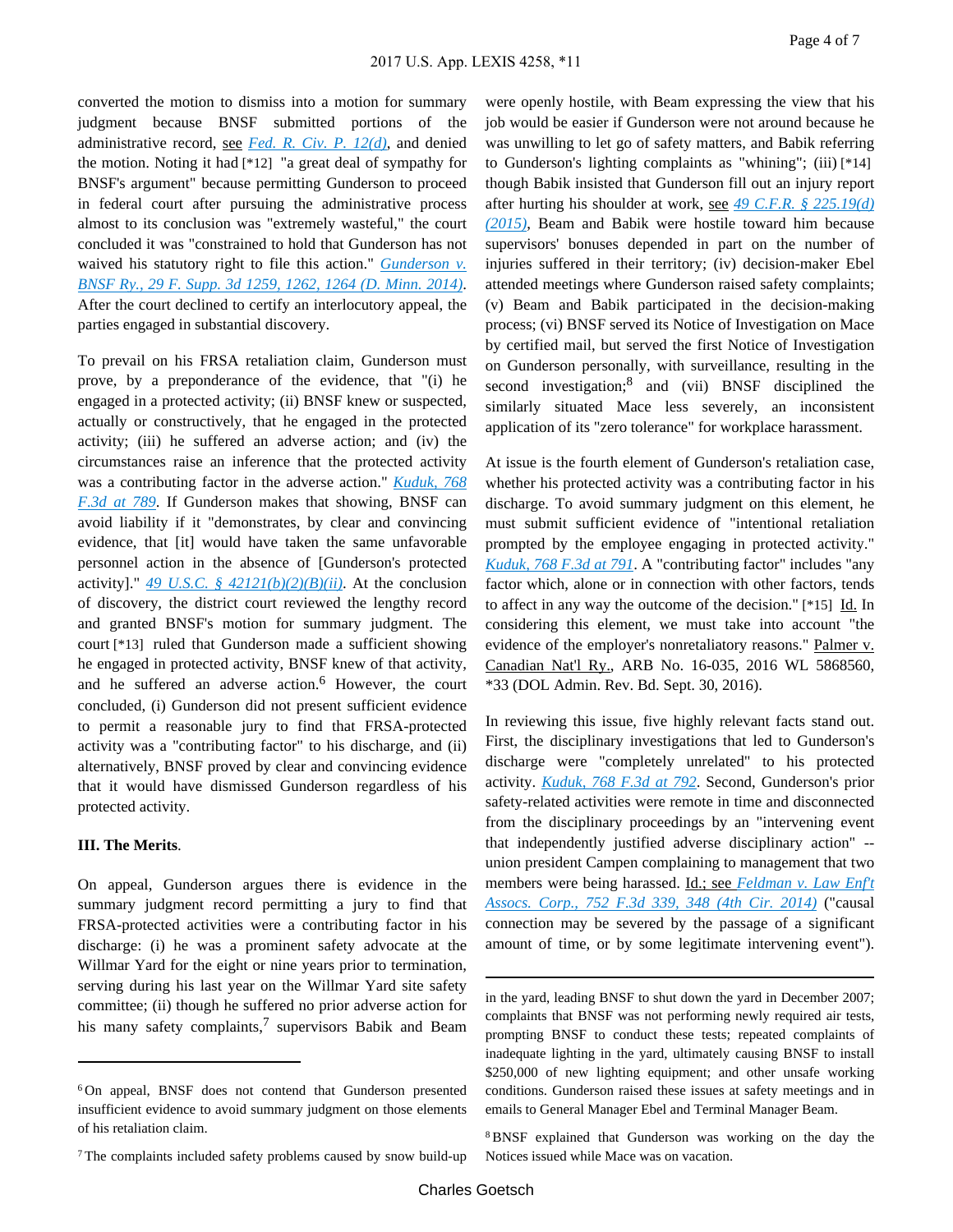Third, Gunderson was discharged after disciplinary hearings at which he was represented by union counsel, and the decisions to discharge were upheld by BNSF internally and by a Railway Labor Act arbitration panel. Fourth, the merits of the discharge were again reviewed in a six-day hearing before a DOL ALJ, who concluded that "Mr. Gunderson's raising safety concerns played no part in BNSF's decision to terminate." Fifth, the decision to discharge was made [\*16] by General Manager Ebel after consulting with his supervisors and with BNSF human relations officers, not by Babik and Beam, the lower-level supervisors Gunderson accuses of safety-related bias.

The fact section of Gunderson's brief reprises his attacks on the merits of the discharge decision and asserts that BNSF's reasons for firing him "were pretextual, and thus retaliatory." We decline to review the merits of the discipline because "federal courts do not sit as a super-personnel department that re-examines an employer's disciplinary decisions." *[Kuduk,](http://advance.lexis.com/api/document?collection=cases&id=urn:contentItem:5D9K-9441-F04K-S0SS-00000-00&context=)  [768 F.3d at 792](http://advance.lexis.com/api/document?collection=cases&id=urn:contentItem:5D9K-9441-F04K-S0SS-00000-00&context=)* (quotation omitted). The critical inquiry in a pretext analysis "is not whether the employee actually engaged in the conduct for which he was terminated, but whether the employer in good faith believed that the employee was guilty of the conduct justifying discharge." *[McCullough v. Univ. of Ark. for Med. Scis., 559 F.3d 855,](http://advance.lexis.com/api/document?collection=cases&id=urn:contentItem:4VX6-J890-TXFX-B1W6-00000-00&context=)  [861-62 \(8th Cir. 2009\)](http://advance.lexis.com/api/document?collection=cases&id=urn:contentItem:4VX6-J890-TXFX-B1W6-00000-00&context=)*. Moreover, if the discipline was wholly unrelated to protected activity, as the ALJ found, whether it was fairly imposed is not relevant to the FRSA causal analysis. "An employee who engages in protected activity is not insulated from adverse action for violating workplace rules, and an employer's belief that the employee committed misconduct is a legitimate, nondiscriminatory [\*17] reason for adverse action." *[Richey v. City](http://advance.lexis.com/api/document?collection=cases&id=urn:contentItem:4TC8-6PR0-TX4N-G017-00000-00&context=)  [of Independence, 540 F.3d 779, 784 \(8th Cir. 2008\)](http://advance.lexis.com/api/document?collection=cases&id=urn:contentItem:4TC8-6PR0-TX4N-G017-00000-00&context=)*.

On appeal, Gunderson emphasizes evidence supporting the inference that Babik and Beam were hostile to Gunderson's safety complaints and injury reporting. Babik and Beam participated in the investigations and testified at the disciplinary hearings, he argues, where they served as "cat's paws" to Ebel, the ultimate decision-maker.<sup>9</sup> We agree with the district court that Gunderson failed to present "evidence that Beam or Babik influenced either of Ebel's [discharge] decisions." In this regard, we will limit our focus to the first investigation, Gunderson's harassment and intimidation of coworker Duke. This matter was brought to BNSF's attention by a complaint from union president Campen. Babik's only role was to forward the complaint to his supervisor, consistent with BNSF policy requiring him to report a complaint of workplace harassment, and to arrange for witness interviews. There is no evidence that his motive in doing these routine tasks was to retaliate against Gunderson for remote-in-time FRSA-protected activities. Beam played no role in initiating the first investigation, did not testify at the first hearing, and was not involved in Ebel's decision [\*18] to discharge Gunderson for the harassment. As the district court noted, Beam and Babik had only "trivial" participation in BNSF's preparation to prosecute the investigation hearings.

Gunderson further argues that BNSF's disparate treatment of Gunderson and Mace is evidence that Gunderson's protected activities contributed to his dismissal. We note that Mace, like Gunderson, was one of the "loud people in Willmar" engaged in safety advocacy and had submitted an injury report, so more lenient treatment of Mace, who engaged in similar protected activities, would undermine Gunderson's retaliation claim. See Bone v. G4S *[Youth Servs., LLC, 686 F.3d 948, 957](http://advance.lexis.com/api/document?collection=cases&id=urn:contentItem:5676-KC41-F04K-S1X5-00000-00&context=)  [\(8th Cir. 2012\)](http://advance.lexis.com/api/document?collection=cases&id=urn:contentItem:5676-KC41-F04K-S1X5-00000-00&context=)*. More importantly, the first investigation confirmed that Gunderson and Mace were not similarly situated. BNSF officers opined that Mace's one short, cordial conversation with Cluka did not have the "same degree of severity" as Gunderson's harassment of Duke. Cluka testified that Mace asked him to withdraw his allegations against Peterson and never raised the subject again, whereas Gunderson's harassment of Duke was repeated and serious.

For these reasons, we conclude that summary judgment dismissing Gunderson's retaliation claim must be affirmed because he failed [\*19] to submit evidence that would permit a reasonable jury to infer that his FRSA-protected activities were a contributing factor in BNSF's decision to discharge Gunderson for harassing and intimidating co-worker Duke. Therefore, we need not consider the district court's alternative ground, that BNSF proved by clear and convincing evidence it would have dismissed Gunderson regardless of his protected activity. Cf. *[Koziara v. BNSF Ry., 840 F.3d 873,](http://advance.lexis.com/api/document?collection=cases&id=urn:contentItem:5M2K-89D1-F04K-R02S-00000-00&context=)  [878-79 \(7th Cir. 2016\)](http://advance.lexis.com/api/document?collection=cases&id=urn:contentItem:5M2K-89D1-F04K-R02S-00000-00&context=)*.

#### **IV. The Waiver Issue**.

In defending the district court's summary judgment decision, BNSF urges us to rule, contrary to the district court, that Gunderson waived his right to file a *de novo* action in district court by engaging in protracted administrative adjudication of the merits of his FRSA retaliation claim.<sup>10</sup> In addressing this

<sup>&</sup>lt;sup>9</sup>The cat's paw theory requires proof that a supervisor "perform[ed] an act motivated by [discriminatory] animus that is *intended* by the supervisor to cause an adverse employment action . . . if that act is a proximate cause of the ultimate employment action." *[Kuduk, 768](http://advance.lexis.com/api/document?collection=cases&id=urn:contentItem:5D9K-9441-F04K-S0SS-00000-00&context=)  [F.3d at 790](http://advance.lexis.com/api/document?collection=cases&id=urn:contentItem:5D9K-9441-F04K-S0SS-00000-00&context=)*, quoting *[Staub v. Proctor Hosp., 131 S. Ct. 1186, 1194](http://advance.lexis.com/api/document?collection=cases&id=urn:contentItem:528Y-R9B1-F04K-F112-00000-00&context=)  [\(2011\)](http://advance.lexis.com/api/document?collection=cases&id=urn:contentItem:528Y-R9B1-F04K-F112-00000-00&context=)* (emphasis in original).

<sup>&</sup>lt;sup>10</sup>Gunderson argues we cannot consider BNSF's waiver argument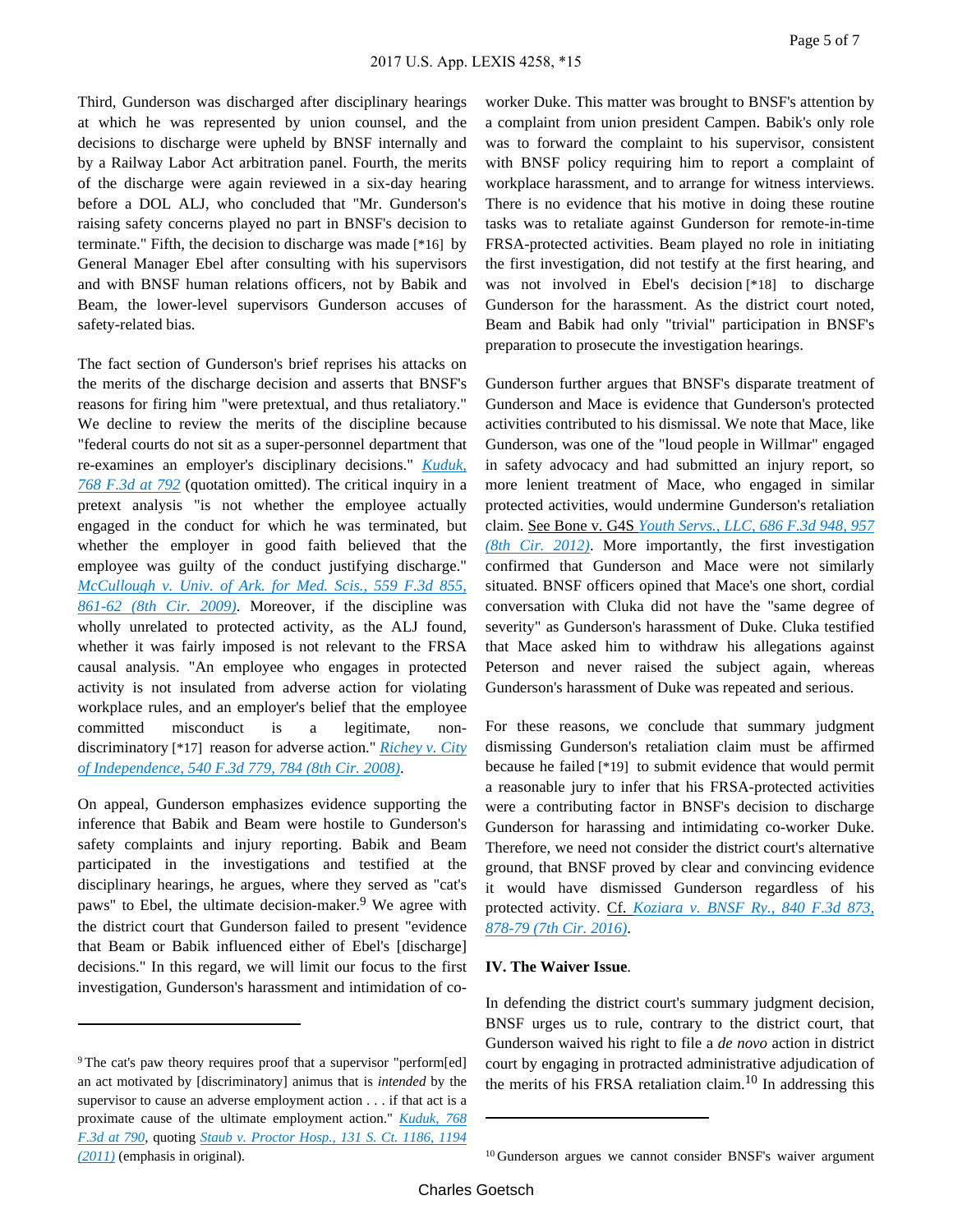issue, we begin like the district court with the statute's text:

[I]f the Secretary of Labor has not issued a final decision within 210 days after the filing of the complaint [with DOL] and if the delay is not due to the bad faith of the employee, the employee may bring an original action at law or equity for de novo review in the appropriate district court . . . which shall have jurisdiction over such an action . . . .

[49 U.S.C. § 20109\(d\)\(3\)](http://advance.lexis.com/api/document?collection=statutes-legislation&id=urn:contentItem:4YF7-GM21-NRF4-40G8-00000-00&context=). Use of the present perfect tense -- [\*20] if the Secretary "*has not issued* a final decision" - indicates that, after 210 days, the complainant may abandon agency proceedings and resort to federal district court, so long as the 210-day delay is not due to his bad faith. But if the claimant's administrative complaint proceeds to a final order, only the courts of appeals have jurisdiction to review the final agency action. See [§ 20109\(d\)\(4\);](http://advance.lexis.com/api/document?collection=statutes-legislation&id=urn:contentItem:4YF7-GM21-NRF4-40G8-00000-00&context=) *[29 C.F.R. § 1982.112\(a\)](http://advance.lexis.com/api/document?collection=administrative-codes&id=urn:contentItem:5HDR-HK10-008H-00KW-00000-00&context=)*, *[\(b\)](http://advance.lexis.com/api/document?collection=administrative-codes&id=urn:contentItem:5HDR-HK10-008H-00KW-00000-00&context=)*.

The statute is silent on the question BNSF raises -- whether a claimant's conduct *after* his right to file a "kick-out" lawsuit has vested can waive his right to commence an action in district court. BNSF argues that it can: "Just as litigating in court waives the right to arbitrate, and litigating in state court waives the right to remove to federal court, and litigating in one district waives the right to transfer to another, an FRSA plaintiff's active and substantial litigation before OSHA, the ALJ, and/or the ARB past the 210-day mark waives the right to invoke FRSA's 'kick-out' option." BNSF cites no prior case in which an FRSA plaintiff's kick-out lawsuit has been dismissed on the pleadings because the plaintiff's prior litigation before the agency waived his statutory right to file a judicial [\*21] *de novo* action before the DOL issued a final agency order.

In other contexts, a party's wasteful pursuit of two duplicative remedies will be deemed a waiver of one or the other. See, e.g., *[PR Group, LLC v. Windmill Int'l, Ltd., 792 F.3d 1025,](http://advance.lexis.com/api/document?collection=cases&id=urn:contentItem:5GF3-5CK1-F04K-S0BD-00000-00&context=)  [1026 \(8th Cir. 2015\)](http://advance.lexis.com/api/document?collection=cases&id=urn:contentItem:5GF3-5CK1-F04K-S0BD-00000-00&context=)* (removal to federal court); *[Erdman Co.](http://advance.lexis.com/api/document?collection=cases&id=urn:contentItem:82YT-HCX1-652R-60J9-00000-00&context=)  [v. Phoenix Land & Acquisition, LLC, 650 F.3d 1115, 1117](http://advance.lexis.com/api/document?collection=cases&id=urn:contentItem:82YT-HCX1-652R-60J9-00000-00&context=)  [\(8th Cir. 2011\)](http://advance.lexis.com/api/document?collection=cases&id=urn:contentItem:82YT-HCX1-652R-60J9-00000-00&context=)* (right to compel arbitration). However, the federal statutes underlying those decisions created or permitted alternative, not sequential remedies. Here, the statute expressly authorizes, indeed mandates pursuit of an administrative remedy before allowing pursuit of a sequential

*de novo* judicial remedy that will necessarily be duplicative to some extent. So the question becomes, when does the employee's extended pursuit of an administrative remedy that must be exhausted for at least 210 days reflect his intentional abandonment of the  $\frac{8}{9}$  20109(d)(3) judicial remedy? BNSF fails to suggest a specific answer to this question, simply arguing that "such duplicative litigation wastes scarce resources," as Congress surely knew in drafting the statute.

In opposing BNSF's waiver contention, Gunderson argues that  $\frac{\sqrt{20109(d)(3)}}{20109(d)(3)}$  by its express terms gives the employeecomplainant an absolute right to file a kick-out *de novo* action if more than 210 days have elapsed since the administrative complaint was filed, [\*22] the delay is not attributable to the employee's bad faith, and the Secretary has not issued a final order reviewable by a court of appeals. We disagree. In the first place, the Supreme Court has, "in the context of a broad array of constitutional and statutory provisions, articulated a general rule that presumes the availability of waiver." *[New](http://advance.lexis.com/api/document?collection=cases&id=urn:contentItem:3Y9N-CV20-004B-Y026-00000-00&context=)  [York v. Hill, 528 U.S. 110, 114 \(2000\)](http://advance.lexis.com/api/document?collection=cases&id=urn:contentItem:3Y9N-CV20-004B-Y026-00000-00&context=)* (quotation omitted). Gunderson fails to articulate why that principle would not apply to this statute. Second, because no federal statute of limitations expressly applies to  $\S$  20109(d)(3) actions, <sup>11</sup> and because equitable relief such as reinstatement is authorized, it is likely that common law principles of laches may apply to cut off an employee's right to sue, or at least to seek equitable relief, some time after the  $\S$  20109(d)(3) action accrues. See *[Brown-Mitchell v. Kansas City Power & Light Co., 267 F.3d](http://advance.lexis.com/api/document?collection=cases&id=urn:contentItem:444R-2H70-0038-X34K-00000-00&context=)  [825, 827 \(8th Cir. 2001\)](http://advance.lexis.com/api/document?collection=cases&id=urn:contentItem:444R-2H70-0038-X34K-00000-00&context=)* (Title VII post-charge delay); see generally *[Petrella v. Metro-Goldwyn-Mayer, Inc., 134 S. Ct.](http://advance.lexis.com/api/document?collection=cases&id=urn:contentItem:5C7H-7DM1-F04K-F07B-00000-00&context=)  [1962 \(2014\)](http://advance.lexis.com/api/document?collection=cases&id=urn:contentItem:5C7H-7DM1-F04K-F07B-00000-00&context=)*; *[Astoria Fed. Sav. and Loan Ass'n v. Solimino,](http://advance.lexis.com/api/document?collection=cases&id=urn:contentItem:3S65-KS80-003B-R0W6-00000-00&context=)  [501 U.S. 104, 108 \(1991\)](http://advance.lexis.com/api/document?collection=cases&id=urn:contentItem:3S65-KS80-003B-R0W6-00000-00&context=)* ("[W]here a common-law principle is well established . . . courts may take it as given that Congress has legislated with an expectation that the principle will apply except when a statutory purpose to the contrary is evident."); *[Teamsters & Emp'rs Welfare Tr. of Ill. v. Gorman](http://advance.lexis.com/api/document?collection=cases&id=urn:contentItem:45D2-DTP0-0038-X1H1-00000-00&context=)  [Bros. Ready Mix, 283 F.3d 877, 880-82 \(7th Cir. 2002\)](http://advance.lexis.com/api/document?collection=cases&id=urn:contentItem:45D2-DTP0-0038-X1H1-00000-00&context=)*.

For laches to apply, defendant must prove: "(1) the plaintiff unreasonably and inexcusably delayed filing the lawsuit, and (2) prejudice to the defendant from [\*23] the delay." *[Brown-](http://advance.lexis.com/api/document?collection=cases&id=urn:contentItem:444R-2H70-0038-X34K-00000-00&context=)[Mitchell, 267 F.3d at 827](http://advance.lexis.com/api/document?collection=cases&id=urn:contentItem:444R-2H70-0038-X34K-00000-00&context=)*. As BNSF did not sufficiently develop its alternative waiver argument, did not raise a laches or estoppel defense in the district court or on appeal, and presented insufficient proof (if any) on these fact intensive issues, we leave these questions for another day.

because BNSF has not cross-appealed the district court's final order. This contention is without merit. "We may affirm a judgment on any ground raised in the district court, and the party that prevailed in the district court need not file a cross-appeal to raise alternative grounds for affirmance." *[Transcon. Ins. Co. v. W.G. Samuels Co., 370 F.3d](http://advance.lexis.com/api/document?collection=cases&id=urn:contentItem:4CJ5-PP20-0038-X22N-00000-00&context=)  [755, 758 \(8th Cir. 2004\)](http://advance.lexis.com/api/document?collection=cases&id=urn:contentItem:4CJ5-PP20-0038-X22N-00000-00&context=)*; see *[Hudson Specialty Ins. Co. v. Brash](http://advance.lexis.com/api/document?collection=cases&id=urn:contentItem:5D9K-9441-F04K-S0SN-00000-00&context=)  [Tygr, LLC, 769 F.3d 586, 593 \(8th Cir. 2014\)](http://advance.lexis.com/api/document?collection=cases&id=urn:contentItem:5D9K-9441-F04K-S0SN-00000-00&context=)*.

<sup>11</sup>At least one circuit has held that the "catchall" four-year statute of limitations in *[28 U.S.C. § 1658\(a\)](http://advance.lexis.com/api/document?collection=statutes-legislation&id=urn:contentItem:4YF7-GWG1-NRF4-4108-00000-00&context=)* applies to a similar whistleblower statute. *[Jones v. Southpeak Interactive Corp., 777 F.3d 658, 666 \(4th](http://advance.lexis.com/api/document?collection=cases&id=urn:contentItem:5F58-TGT1-F04K-M013-00000-00&context=)  [Cir. 2015\)](http://advance.lexis.com/api/document?collection=cases&id=urn:contentItem:5F58-TGT1-F04K-M013-00000-00&context=)*.